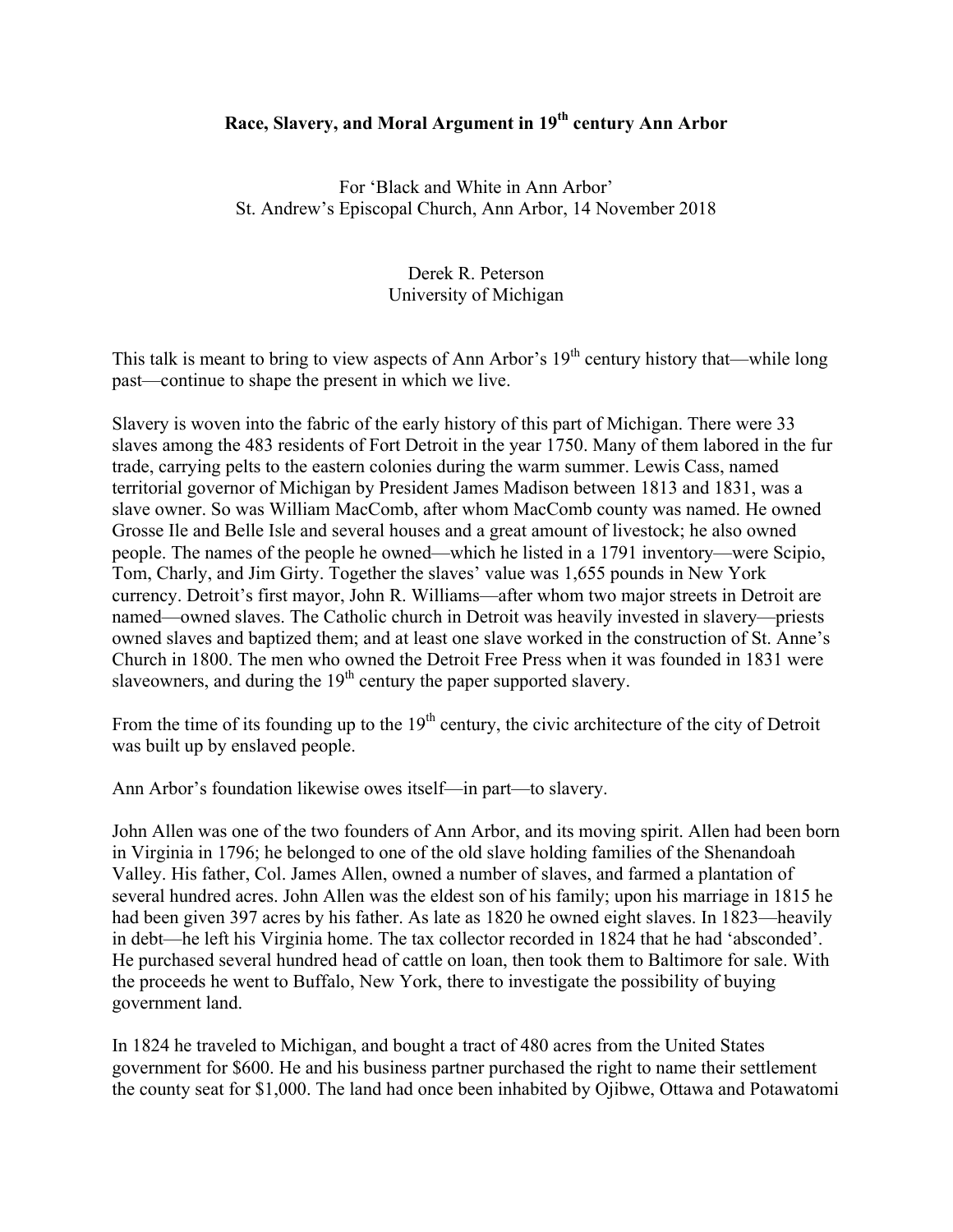people; but under the Treaty of Saginaw, in 1820, some six million acres in the Lower Peninsula had opened up for purchase. Allen lived in a log house in what became the corner of Huron and Second Street. He was the first post-master—named in 1824—and the village president from 1834. As Ann Arbor's pre-eminent citizen John Allen was an enthusiastic salesman: 'Our water is of the purest limestone, the face the country moderately uneven, our river the most beautiful I have beheld, and abounding with the most valuable fish, climate as pleasant as tis possible to be... the weather is as fine as I have been accustomed to in April.'

Allen did not own slaves while living in Ann Arbor. In fact he repudiated slavery shortly before he left his Virginia home and travelled to Michigan. But it is impossible to escape the fact that the impetus behind the foundation of Ann Arbor was, in part, a man whose fortunes were grounded in the slave economy.

In 1825 the opening of the Erie Canal eased the passages of settlers west, and cheapened the marketing of products going to the east. The farmers of southern Michigan took advantage of the newly available markets, and by 1846 there were 53 coopers and 56 shoemakers in Ann Arbor. There were also three saw mills, two breweries, and a paper mill. Ann Arbor was the county seat; and a sizeable host of legal talent lived off the land. There was steady traffic in real estate, and between sales, mortgages, and disputes, there was plenty of work for lawyers.

The parish church of St. Andrew's was founded in the early days of the town's history—the first Episcopal ministry was set up here in 1828. On the  $20<sup>th</sup>$  of April 1833 the legislature of the territory of Michigan adopted an act to incorporate the Wardens and Vestrymen of St. Andrew's Church, Ann Arbor. It is the second Episcopal church in the state of Michigan—the first being the church of St. Paul in Detroit, which was established a few years before.

At the start the church was on unsteady footing. In 1836, when the new bishop of Michigan paid his first visit, there were 16 communicants. It lived a peripatetic existence in the early years: the congregation met at a school house on 4<sup>th</sup> Street, at a store on Main Street, and in the Court House. The land on which we now sit was purchased—from John Allen—in 1834. A beautiful wooden church was put up in the later 1830s—but it was destroyed by fire in 1838. By 1840 the church was so heavily in debt that it was sold at an auction by its creditors. Happily the property was redeemed by one of the town's great men—Volney Chapin—who was a vestryman of the church. It took several years for the church to pay off the debt it owned to Chapin.

African Americans were among Ann Arbor's earliest residents. Jacob and Berthena Aray came here in 1824 from Somerset, NJ with four children, and purchased 160 acres in Pittsfield Township. The first African American church in Ann Arbor was founded in 1855. It was called the 'Union Church', and was located at what is now 504 High Street. In 1857 the church split, with some members forming Bethel African Methodist Episcopal church, and others forming another church, Second Baptist. Ann Arbor's A.M.E. congregation was pastored by John Wesley Brooks, a former slave born in Maryland. Brooks had won his freedom in 1828, when a lawyer sued for his liberty under the relevant law of the state of New York (where slaves were meant to be freed at the age of 28). He moved to Ann Arbor in 1829, buying a farm in Pittsfield Township, where he farmed for 25 years. He moved back into town, at a place on North Main, at about the same time as the A.M.E. church was being organized.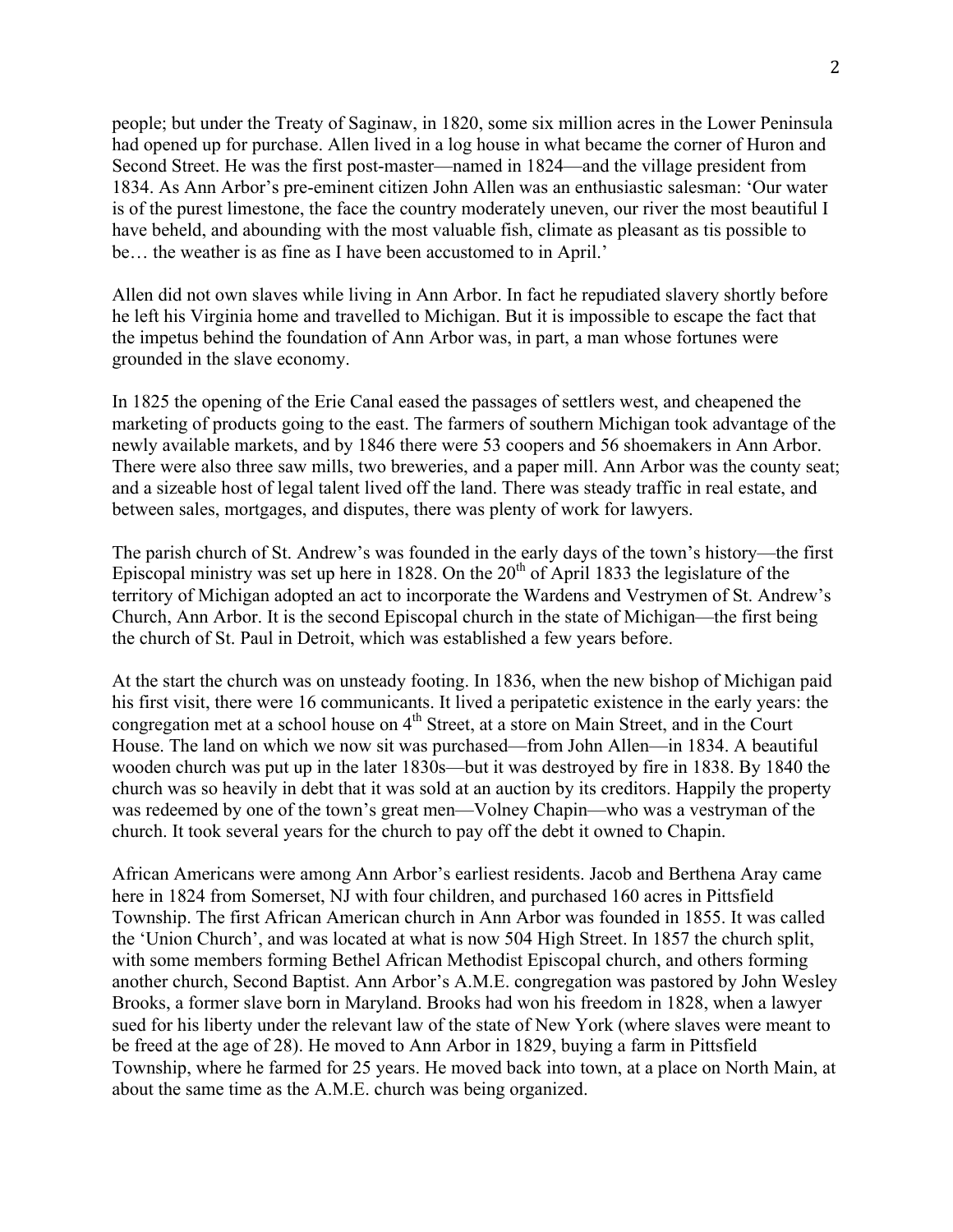By 1860 there were 80 black residents of the city of Ann Arbor, with another two dozen living across the river in the Lower Town. Few had any property, and some could not read or write. Two were barbers; James Brook was a drayman with property amounting to \$2,500; Henry Clay was a whitewasher. Slavery was illegal in Michigan: Michigan had been admitted to statehood in 1835 as a free state, paired with Alabama, a slave state.

To the west of Ann Arbor was a substantial group of free blacks in Cass County. They lived alongside large group of Quakers, and the place became something of a refuge for blacks who were fleeing the awfulness of the plantation economy of the American south. In 1847 slave owners from Kentucky had organized a raid on the free black community in Cass County, looking to reclaim slaves who had escaped their control. Using information and maps they had received from a spy—who had spent some weeks in Cass County, posing as an abolitionist—the Kentuckians raided four farms, capturing nine former slaves. But a contingent of free blacks and white Quakers surrounded the raiders, and took them to the courthouse in the county seat. The county magistrate heard the case, ruled against the Kentuckians, and ordered the fugitive slaves released.

These events were widely covered in the press, and Kentucky newspapers indignantly labeled it the 'Cassopolis Outrage'. Slaveholders' anger was to propel the U.S. Congress to enact—in 1850—a newly invigorated Fugitive Slave law, requiring U.S. citizens to assist slave owners who were pursuing fugitive slaves.

Nothing so dramatic ever occurred in Ann Arbor. But the city did have a staunch community of abolitionists. The founding meeting of the Michigan Anti-Slavery Society was held on November 10, 1836 at First Presbyterian Church in Ann Arbor. In 1841 local abolitionists launched the *Signal of Liberty*, a newspaper that advocated for the end of slavery. It was published by the Methodist minster Guy Beckley, and printed on the second floor of Josiah Beckley's shop on Broadway Avenue in Ann Arbor.

The newspaper is available, free of charge, through the website of the Ann Arbor District Library (thanks to Roshayne Jaimon of this congregation). It aimed to generate support for the abolition of slavery. Its editors relied on the good faith of its readers to make their enterprise work. In the opening issue they invited 'Any friend of humanity desiring to act for the cause of *Liberty*' to act as a sales agent for the newspaper.

Every issue contained an anti-slavery poem; there were minutes from anti-slavery meetings in Michigan and elsewhere. And there were reports on the awfulness of slavery. In one issue the editors printed the story of Robert Coxe, who was helpless to stop the beatings of his sister and mother. In another issue they described how, in one southern town, a slave auction had been moved into a Christian church because of inclement weather. The newspaper also covered the kidnappings of African Americans in Philadelphia, Detroit, Marshall, and Cass County. These and other reports were meant to arouse the sentiments of newspaper readers, to cause them to regard slavery as an affront both to humanity and to Christianity.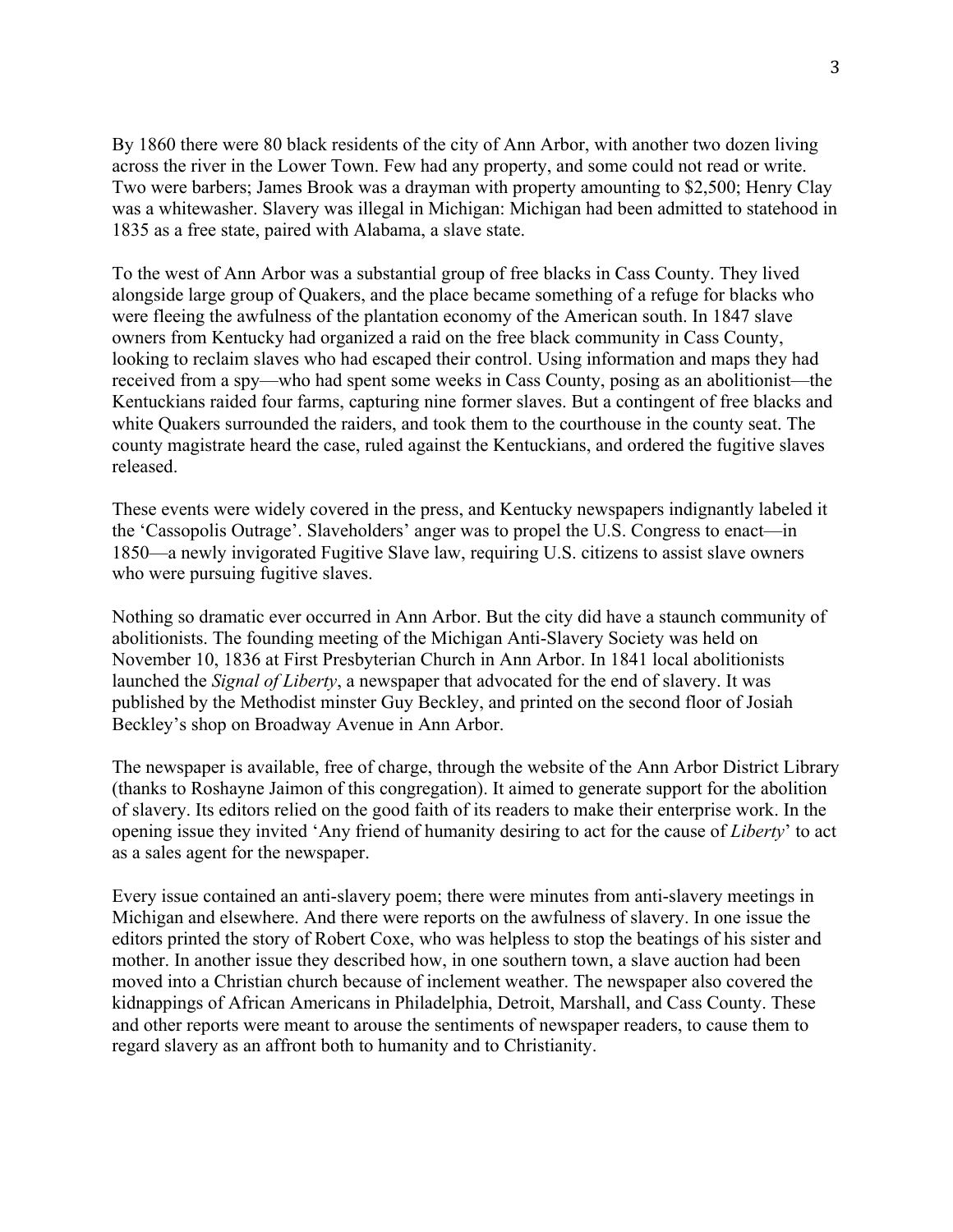The paper was widely cited and widely circulated in the press of mid-19<sup>th</sup> century. According to one database, the paper was reprinted at least 54,000 times during its print run. It was a forum for argument, and its editors did not pull their punches. In 1846 the editors accused the *Ypsilanti Sentinel* of being insufficiently anti-slavery in its orientation. The *Sentinel's* editors responded with an angry editorial of their own, accusing the Ann Arbor paper of being insufficiently welcoming to divergent points of view about slavery. There followed a long argument, conducted in the two newspapers' editorial pages, about the role of the press in promoting antislavery opinion.

The editors and contributors of the *Signal of Liberty* played a key role in the Underground Railroad. It is thought that over the course of years something like 1,000 formerly enslaved people passed through Ann Arbor on their way to Detroit and, from thence, to freedom in Canada. There is a report in the *Signal* from 12 May 1841 describing how the editors had helped six escaped slaves make their way through town: they are said to have tarried here for sixteen hours. The editors reported that the six men were 'much delighted with the prospect of a new home, where the sound of the whip and clanking of chains will no longer grate upon their ears and mangle and gall their limbs'.

They were deliberately unspecific about the names of the people who aided the escaped slaves and about the places where they stayed. Under a 1793 law of the US Congress—reinforced in 1850—it was illegal to harbor escaped slaves. The fugitive slave law empowered bounty hunters to re-capture freed slaves, even in their northern refuge, for return to their masters in the slave states of the south. The editors of the *Signal* reported that 'Our neighbors accuse of being worse than horse thieves … we are also held up as transgressors of the law and having no regard for civil authority'.

That is why it is so difficult to find evidence about the Underground Railroad here or anywhere else. In its own time the Railroad left no documentary trace. The only sources we have were composed after the fact. Wilbur Siebert's book *The Underground Railroad from Slavery to Freedom* was based on interviews with survivors of the Underground Railroad. It was published in 1898, thirty years after the Civil War.

Based on Seibert and other sources, we know the names of several Ann Arborites who were directly involved in enabling escaped slaves along their way. Almost all of them were Quakers, with some Methodists and Presbyterians. They included Eber White, a farmer and one of the founders of the First Methodist Church, who lived in a farmhouse on the west side of town, on the corner of Liberty. Another was Robert Glazier, who owned a log cabin on the road that now bears his name. He is said to have conveyed escaping slaves by wagon to Adrian and other locations along the route. Josiah Beckley, the brother of the editor of *Signal of Liberty*, owned two houses on Pontiac Trail—1317 and 1709—that are said to have been stopping places along the railroad.

All of this by now well known. It is possible, now, to take a tour of the sites along the Underground Railroad in Washtenaw County. There are memorials, too, and museums under way to commemorate this chapter in Ann Arbor's history.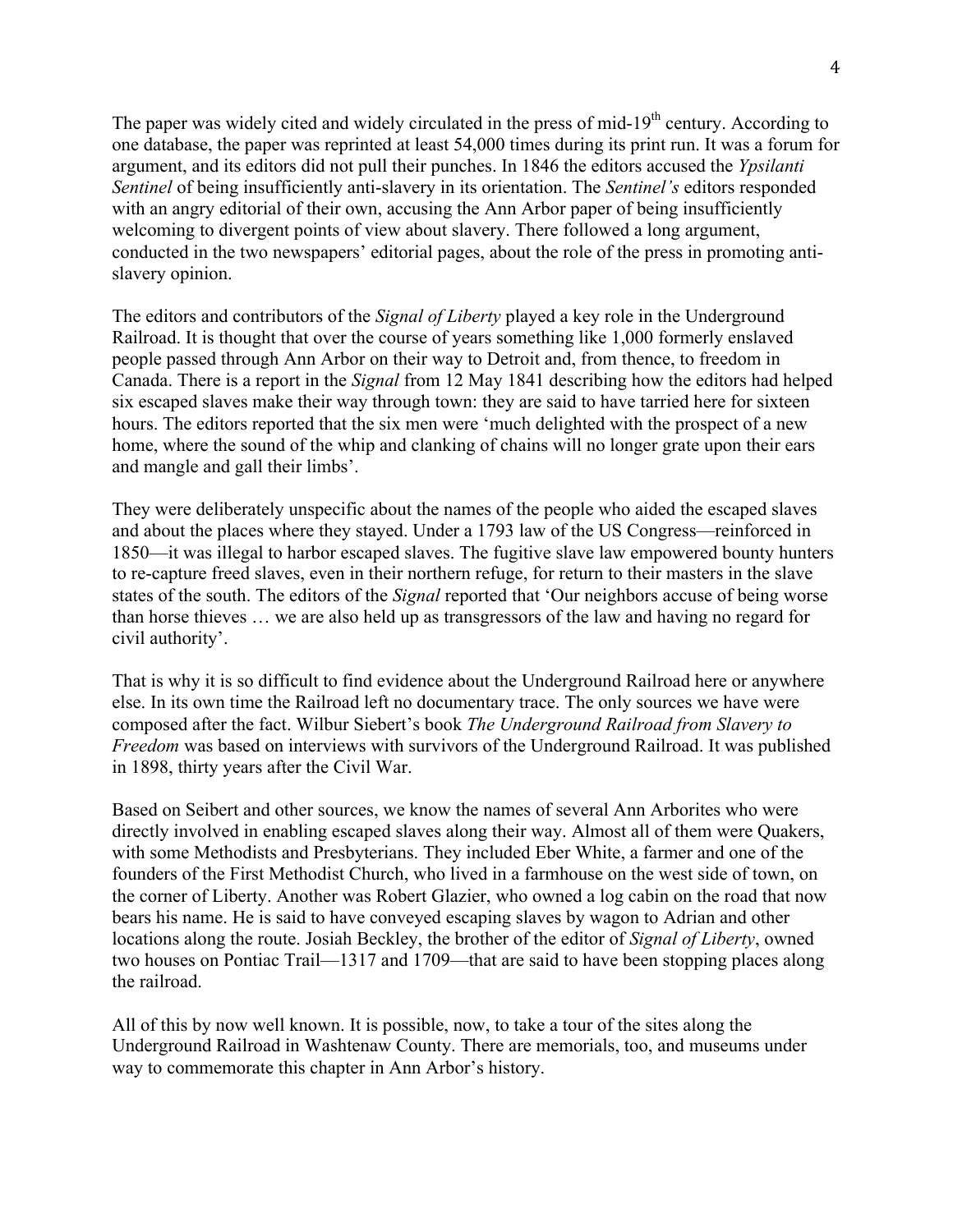And yet: it is important to recognize that abolitionism was controversial here and in other places in Michigan. Throughout the 1850s and 60s abolitionist speakers who came through this part of Michigan were met with controversy, and abolitionist meetings very often veered toward chaotic brawls.

In January 1861 abolitionists announced that they had invited two prominent speakers to address the public in an anti-slavery meeting. The *Ann Arbor Argus*—the town's leading newspaper responded to the announcement by calling the two speakers 'a couple of roving, crazy fanatics', lamenting that attendees planned to 'rejoice over the approaching dissolution of the Union'. When the meeting opened, a crowd of 'lewd fellows of the baser sort' are said to have saturated the air of the meeting room with pepper, very nearly strangling the audience. 'The coughing was frightful', the reporter wrote. 'Many people rushed wildly out; one person fainted; and the whole scene was for a short time most appalling!' At a subsequent session at the speaker—Mrs. Garrison—was interrupted by a mob of people, many of them students. The reporter described how 'No one could be heard, for the constant clamor of groans for Lincoln and the Convention, cheers for Douglas and the Union, the whistling of Yankee Doodle etc. prevented all organization and speaking'. Eventually a group of people who the reporter called 'roughs' broke up the meeting, raining blows on the speakers and driving them out through the back window. A reporter who attended the meeting thought it to be 'one of the stormiest meetings I ever attended.' The Quaker meeting house—where the meeting had been held—was 'pretty much destroyed—the seats broken down, and the window sash, as well as glass smashed in.'

Who were the men who mobbed this and other anti-slavery gatherings in Ann Arbor? One reporter thought some of them also to be university students from the southern states. Others were said to be 'respectable democrats—Union men of the Bell-Everett stamp'. The reporter was referring to the 'Constitutional Union Party', which had contested and lost the 1860 presidential election as a fourth party. The Constitutional Union Party was an alliance of southerners and northerners, keenly interested in avoiding secession and war. Its program was simple: it supported 'The Union, The Constitution and the Enforcement of the Laws'. Members of the party wanted nothing to do with abolitionism: they thought its activists were troublemakers— 'roving, crazy fanatics' as the newspaper had called them.

Public opinion in Ann Arbor was deeply divided about abolition. It is hardly surprising, then, that Ann Arbor's civic institutions were reluctant to open their doors to abolitionist speakers after the events in the Quaker church. In February 1861 the anti-slavery campaigner Wendell Phillips announced that he intended to visit Ann Arbor to speak about the abolition of slavery. Philips was one of the most controversial speakers of the age: during his speeches in Chicago and Cincinnati he had been assaulted by mobs and showered with rotten eggs. When his visit to Ann Arbor was announced the organizers tried to get permission to use the court house, and it was refused. In the end the trustees of the Congregational Church agreed to act as host. The Congregational Church had been formed in 1847 when the minister of First Presbyterian refused to denounce slavery. It was a law of the church that anyone owning slaves—or any apologist for slavery—would not be allowed in membership. At the meeting where Philips' request was discussed, a trustee of the church stood and told his colleagues that 'Brethren, this church building has been dedicated to Almighty God, and if it must be razed to the ground, let it go down in behalf of free speech and the great cause of human liberty'.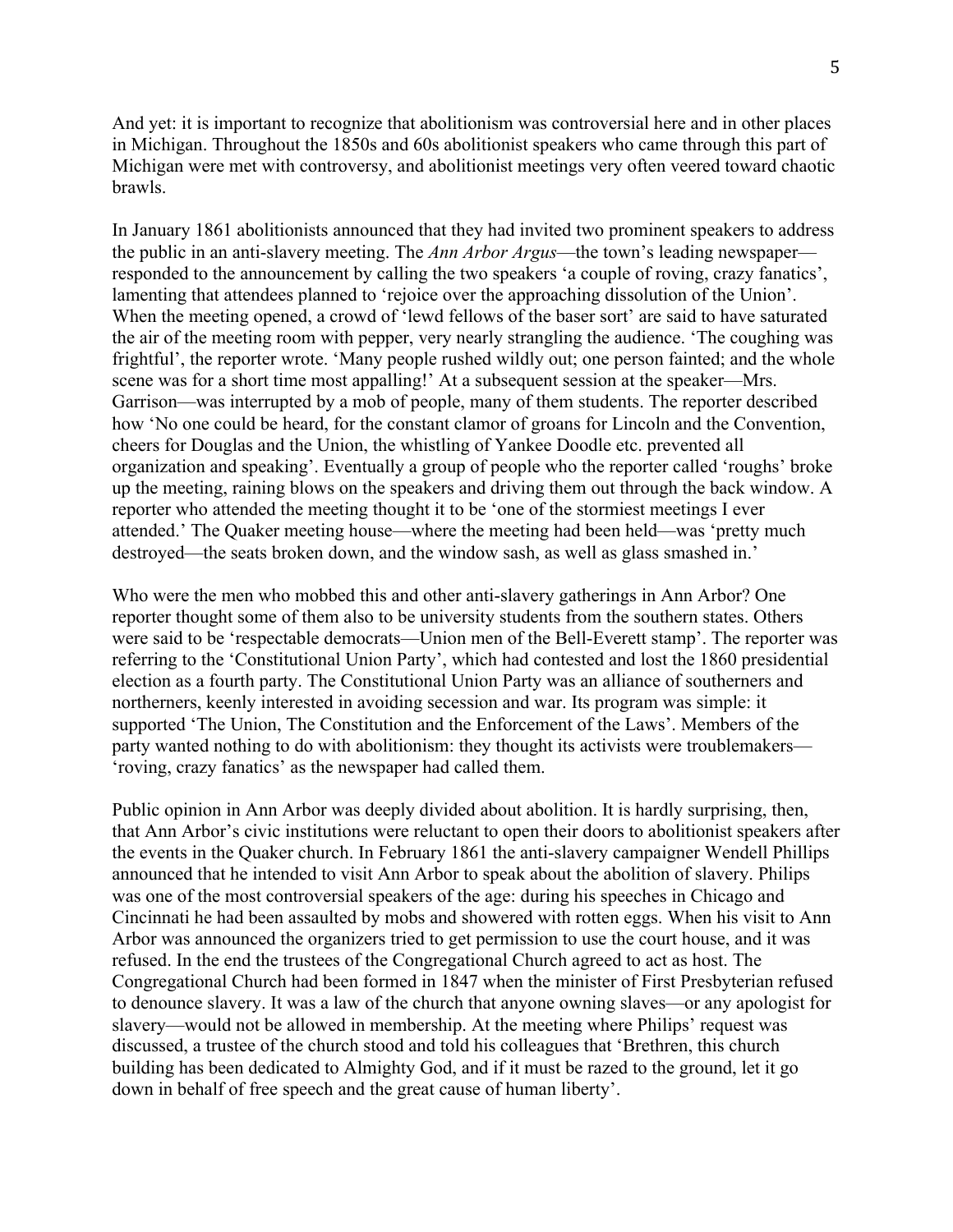A week before Mr. Philips' lecture the students of the University of Michigan's class of 1861 met in the university's chapel, and agreed that—as a member of the class put it—'Wendell Phillips and free speech must be protected'. On the afternoon of his lecture 24 members of the class acquired stout clubs of hickory wood and arranged themselves outside the doors of the church. When Phillips arrived at the church—which was overflowing with people—there was a mob howling outside the windows, demanding that he be run out of town. A student who was there was sure that 'many would be seriously injured if not killed'.

But when Philips began to speak that afternoon—behind the protection afforded by the class of 1861—his voice could be heard distinctly. As the student reporter remembered 'we listened to a storm of logic, sarcasm and invective such as I never heard before and never expect to hear again. … the audience and the speaker were wrought up to the very highest pitch, and the pent up flood of indignation and wrath at the untold wrongs and sufferings of the slaves of the south, and the cowardice of the nation that tolerated it, was poured over that audience by one of the bravest men and one of the greatest orators this nation has produced'.

What part did St. Andrew's play in the political and moral tumult of the mid-19<sup>th</sup> century? The official account of the church's early history—published by Arthur Lyon Cross in 1906—says nothing about abolitionism, the Civil War, or other conflicts of the time. I therefore went through the church's archives—located in the Bentley Library, at the university—in hopes of finding a hitherto untold story about Episcopalians and abolitionism.

What the archives show—rather against my hope—is that St. Andrew's seems to have deliberately avoided discussion around abolition and slave emancipation. The vestry does not appear to have met at all between September 1860 and March 1861. During the months of January and February 1861, when the rest of Ann Arbor was gripped in argument over slavery and abolition, the leaders of St. Andrew's seem to have avoided talking to each other altogether. When they did meet, the vestry occupied itself discussing the financial and organizational difficulties of the parish. Nowhere in the church's records is there evidence to show that the vestry discussed the great and pressing moral question of their time. Instead, they devoted themselves almost entirely to discussion about the church's bureaucracy. On the  $9<sup>th</sup>$  of April 1860 they discussed the charges to be levied on the occupants of the pews. On 18 June they agreed that the third Sunday of every month would be a missionary Sunday. On 27 March 1861—a month after Wendell Philips' visit to Ann Arbor—the St. Andrew's vestry again discussed pew rentals.

It may be that there were, in fact, discussions about slavery and emancipation that did not make their way into the minutes. The evidence we have suggests that this parish's vestry was actively disinterested in encouraging discussion over controversial things. When in September 1861 Rev. Gillespie was appointed as St. Andrew's new rector, he wrote to the church warden to remind him 'how much will depend upon unity of spirit and the bond of peace, with the hearty cooperation of the parishioners'. When—eight years later—Rev. Gillespie recounted the events of his incumbency, he emphasized how 'much is owing to the good common and gentlemanly Christian tone of the vestry. We have had no bickerings, no obstinate individual aspiration'.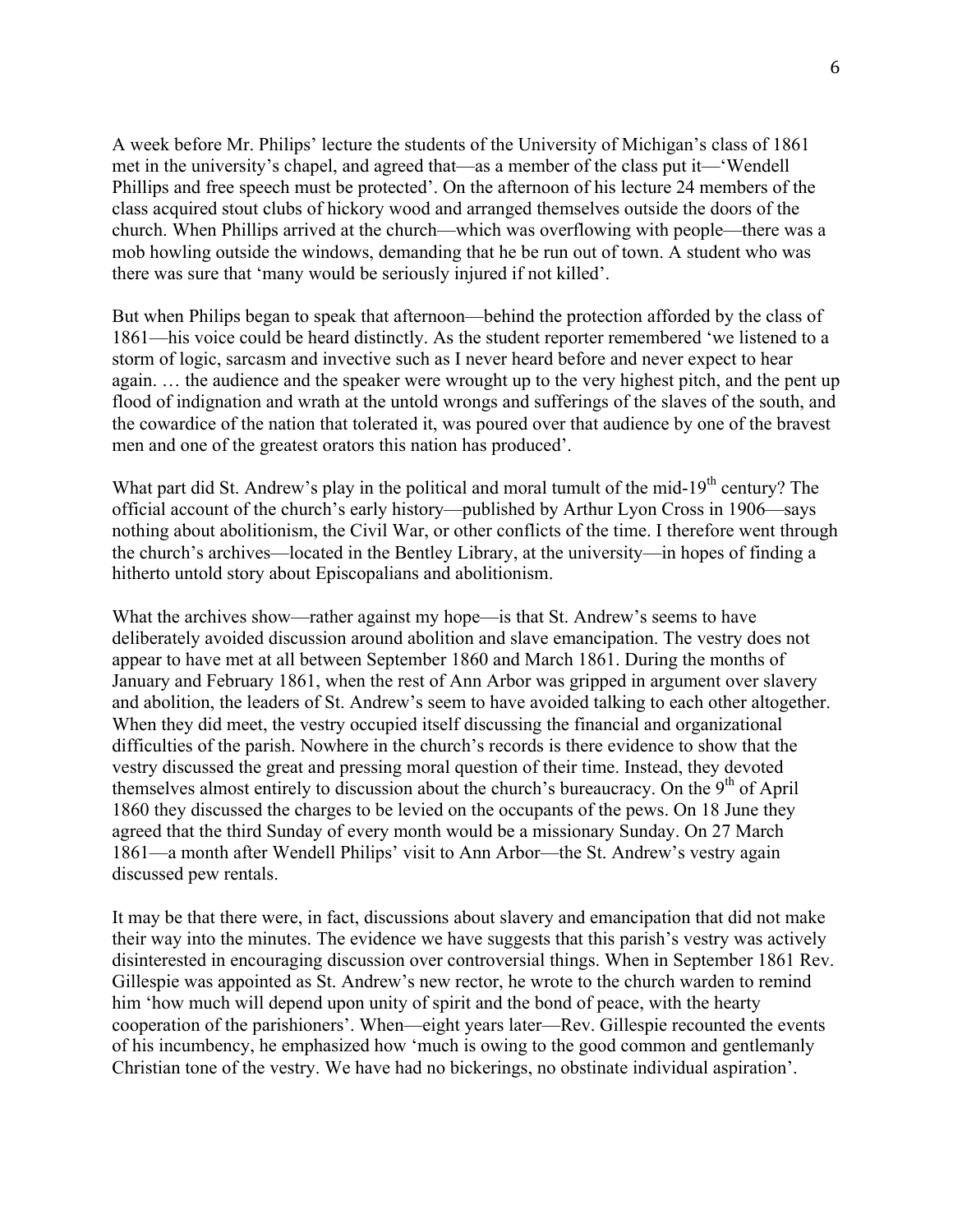Why was St. Andrew's so disengaged from the controversies of the time? The answer to that question is to do with the particular position—theological and political—in which the Episcopal church placed itself in the decades leading up to the Civil War.

The Episcopal Church in the southern states was—until the Civil War—very largely the church of slaveholders. Episcopal clergy were slave owners; and the church was part of the social and economic system of the ruling class. The Southern ruling class provided most of the church's income and all of her clergy; and the church in the south had no inclination to criticize the institution of slavery. That is not to say that Episcopal priests were not interested in slaves. They were: the church promoted the evangelization of enslaved people, and in many parishes in the South enslaved people worshipped in the same churches as their masters. Slaves were ordinarily confined to separate quarters within the church building—to slave galleries, ordinarily positioned out of sight of the rest of the congregation. Episcopal priests in the American south were oftentimes ardent defenders of slavery. One priest—George Freeman, rector of a church in Raleigh, North Carolina—published a pamphlet in 1838 which argued that slaves of African descent were actually the recipients of God's merciful providence, having been delivered from much worse forms and conditions of slavery in their native lands and having been brought to 'a land where, though slaves, they serve, for the most part, humane and enlightened masters … and may become partakers of the blessings of the Gospel of Salvation'.

The Episcopalians of the northern states, like northerners in general, were opposed to abolitionism, seeing abolitionists as fanatics who could cause a civil war with the south over their insistence on the immediate freeing of enslaved Africans. The option most appealing to northern Episcopalians was colonization, i.e. sending formerly enslaved Africans back to Africa, since few whites could see blacks and whites ever living side by side as social equals in America.

The Episcopal church—like other denominations—avoided discussion of the issue of slavery for fear of rancorous debates which would end in the breaking up of the church. This is what happened to the Methodists, the Baptists, and the Presbyterians, the churches that were most closely associated with abolitionism. When their national churches passed resolutions condemning slavery as immoral, their southern members withdrew, forming new churches. The 'Methodist Episcopal Church, South' broke away from the Methodist church in 1844; in 1845 the Southern Baptist Convention separated from the Northern Baptists over the issue of slave owning. The Presbyterians argued over the issue for years; eventually, in 1866, the Presbyterian Church of the United States was formed, composed entirely of southern churches.

That is why the Episcopal, Lutheran, and Catholic churches determinedly pursued neutrality in the issue of slavery. Before and after the Civil War the prevailing attitude was that one should not mix politics and religion.

One of the most famous statements on Episcopal thinking during the mid-19<sup>th</sup> century comes from John Hopkins, Bishop of Vermont, who in 1851 published his pamphlet *Slavery: Its Religious Sanction, its Political Dangers, and the Best Mode of Doing It Away*. Hopkins himself was born in Ireland; he came to Philadelphia with his parents at the age of eight. He was trained as a lawyer, but thereafter was attracted to the priesthood, and was ordained in May 1824. He was made the first bishop of the new diocese of Vermont in 1832.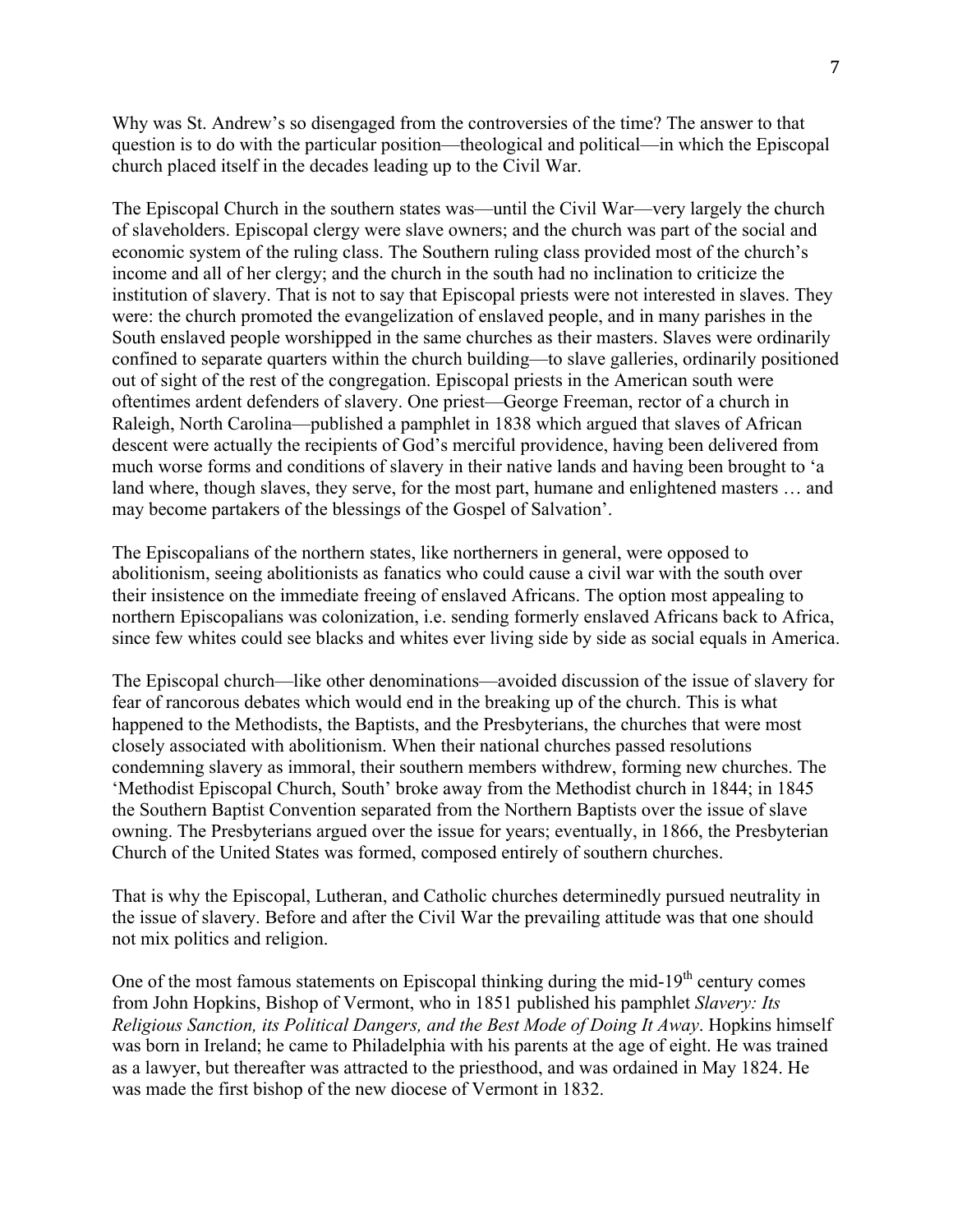In his lecture in Buffalo, New York, Rev. Hopkins laid out three arguments. First, he argued that slavery was not a sin since it had been instituted in the Old Testament by Noah's curse of Canaan; and was perpetuated by Abraham and the patriarchs. It had not been mentioned by Jesus, though slavery was prevalent in his time. And his apostles had recommended the necessity for the obedience of slaves and for the return of escaped slaves. These factors led the bishop to conclude that the scriptures were accepting of slavery.

Second, however, the bishop insisted that slavery was a moral evil—a 'curse and a blight'. Slavery had to be abolished, and the time was ripe for it: on all sides the argument was becoming too contentious.

Third, he proposed to accomplish abolition by buying slaves from slaveholders at the rate of 40,000 per year, using the interest from as yet unappropriated public lands, and shipping them off to Liberia. This was to be carried out with the full consent of the southern states.

The Bishop's overriding concern was to maintain the unity of the political union—the United States—and the unity of the Episcopal church. His solution was to appeal to the South to give up their slaves voluntarily, while convincing the north that the ultra-abolitionists were wrong, and that the only effective solution was to be a gradual one.

I do not know whether Bishop Hopkins' pamphlet was read by the vestry at St. Andrew's. It was certainly the subject of a great amount of argument: abolitionists published no less than ten other pamphlets which refuted the elements of the bishop's position. Whether or not they knew of Hopkins' pamphlet, the men and women of St. Andrew's were evidently keen to avoid confronting the most contentious issue of their times. None of them, I emphasize, seem to have been directly involved in profiting from the slave economy. But the leading figures in the parish in the mid-19<sup>th</sup> century were men of public importance, invested in the business and industrial economy of Ann Arbor and of the upper Midwest. They had no time for divisive argument. They were capitalists, keen to find markets for the things they made, keen on keeping supply lines open.

Let me spend a few moments telling you what I've found about the men and women who built St. Andrew's. The key figure in the church's early life was Volney Chapin, the richest man in Ann Arbor and the vestryman who had bailed out the parish from its bankruptcy in 1840. Chapin was a New Yorker who had emigrated to Ann Arbor in 1833, having already developed a business as a manufacturer of iron products. In Ann Arbor he founded a new corporation—V. Chapin and Co.—which specialized in manufacturing plows, engines, threshing machines and mill machinery. His business employed 60 men. In the 1850s he put his money into land, buying up as many as 6,000 acres in the vicinity of Saginaw. There he built saw mills and paper mills, the products of which were shipped all over the United States. Chapin was a Whig, opposed to slavery, and an early member of the Republican Party. But his business interests must have inclined him to view political division as undesirable. Chapin needed big markets, open avenues for transport, large networks. Division was not in his financial interest.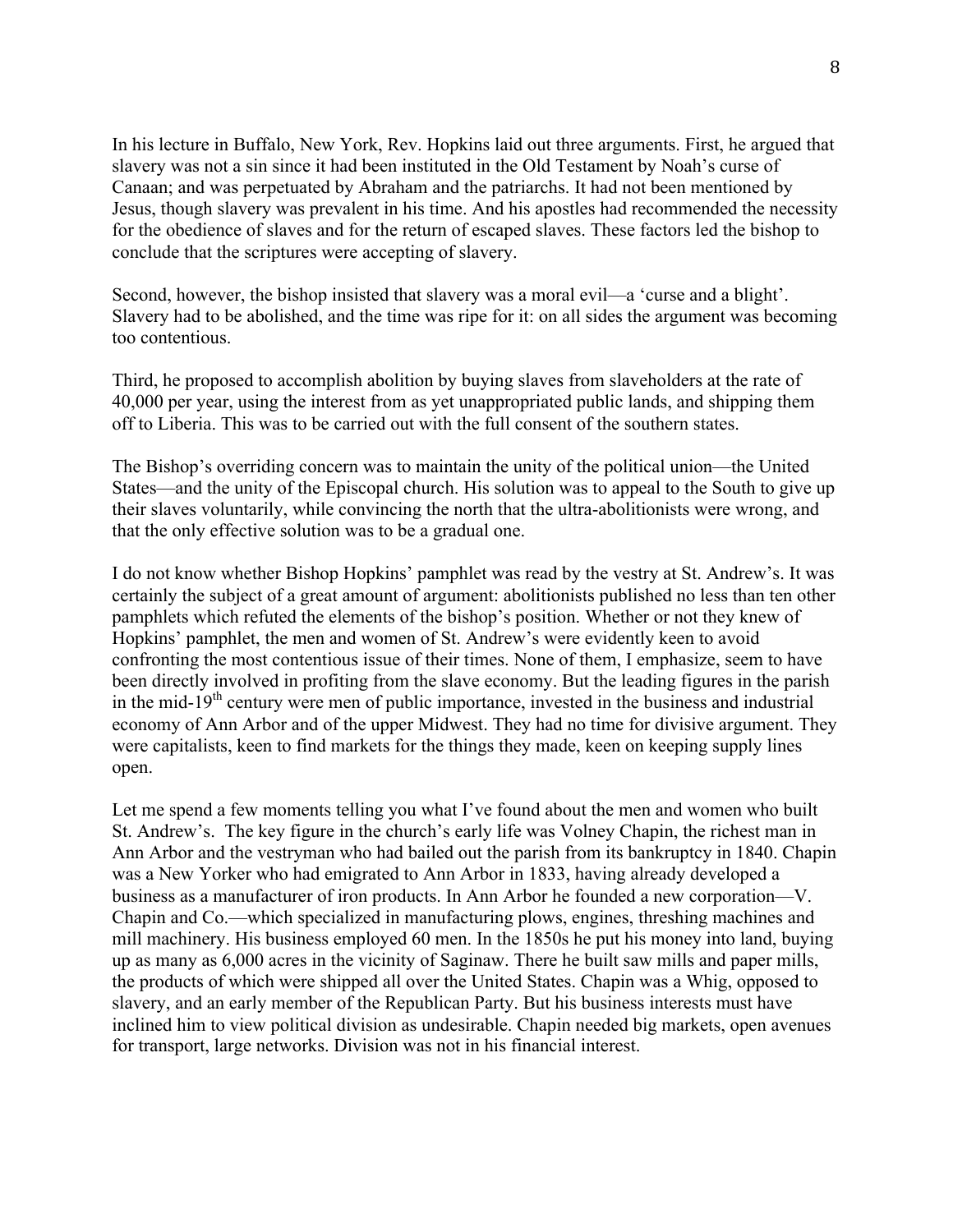Other leading members of the church will have been similarly disinclined to court division or discord. The churchwarden in 1860 was William Anderson. Anderson had been Washtenaw County's first sheriff, serving from 1835 to 1839. He built a beautiful house on Packard Road; it is now part of the property of St. Claire of Assisi church. Another leading member of the church was C.H. Millen, owner of a large dry goods and grocery store on Main Street in Ann Arbor and possessor of a beautiful house to the east of town. A third was David Henning, owner of one of the largest fruit packing businesses in the whole United States. From his factory at 417 Detroit in Ann Arbor he packed and distributed fruit—by rail—to the whole of the country. In his own time he was known as the 'Apple King'. There was C.H. van Cleve, owner of a paper mill and one of the first presidents of the village of Ypsilanti. There was S.H. Douglas, a professor of engineering at the University and a nationally-known expert in the mechanics of gas lights. There was John N. Gott, a lawyer; C.B. Grant, a justice of the court; and H.B. Palmer, a medical doctor. There was A.W. Chase, medical doctor and author of a book promising a 'rational treatment of pleurisy, inflation of the lungs … and also for General Female Debility and Irregularities'. All of these men had interests in promoting harmony. Several of them were fire wardens in the neighborhoods where they lived. Most of them were Democrats, disposed against the prospect of civil war, emphatic about the need to keep the Union together. They were public men, with reputations, careers, and interests that demanded that they stay above the fray. Their investments—of time, energy, intellect and finance—made it impossible for them to take part in the uproarious assemblies that abolitionists convened. These were not the sort of men who would attend chaotic, loud, dangerous meetings to listen to Wendell Philips. They prized order above all.

That is why, over the whole decade of the Civil War, the vestry of St. Andrew's occupied itself with the managerial work of erecting buildings, raising funds, and organizing the books. It was— I think—a conscious strategy, meant to shield the church from the divisive questions that were rending other public institutions asunder.

In the presidential election of 1860 Lincoln won Ann Arbor by 91 votes, thanks to the overwhelmingly Republican vote in the first ward, the city's largest and wealthiest. On 15 April 1861, the day of the assault on Fort Sumter, the citizens of Ann Arbor gathered on the steps of the courthouse. There—under the chairmanship of Dr. Tappan, president of the university—they adopted resolutions to support Lincoln. The Steuben Guard—made up primarily of men from the German community—marched to Fort Wayne to rendezvous with the rest of the First Michigan Regiment; and hundreds of university students volunteered for service as well.

Over the course of the following months residents of Ann Arbor kept a close watch on news of the war, and parents periodically rushed to the bedsides of their wounded sons. A committee was appointed to go to Gettysburg after the battle there, funded with public donations totaling \$1,000. They found the battlefield there 'still strewn with the fragments of limbs'; in the hospital they found 17 men of the 24<sup>th</sup> Michigan Infantry who had had their wounds treated by amputation. In the decades that followed, men missing an arm or a leg were a common sight around Ann Arbor—among them was Charles Manley, elected mayor in 1890.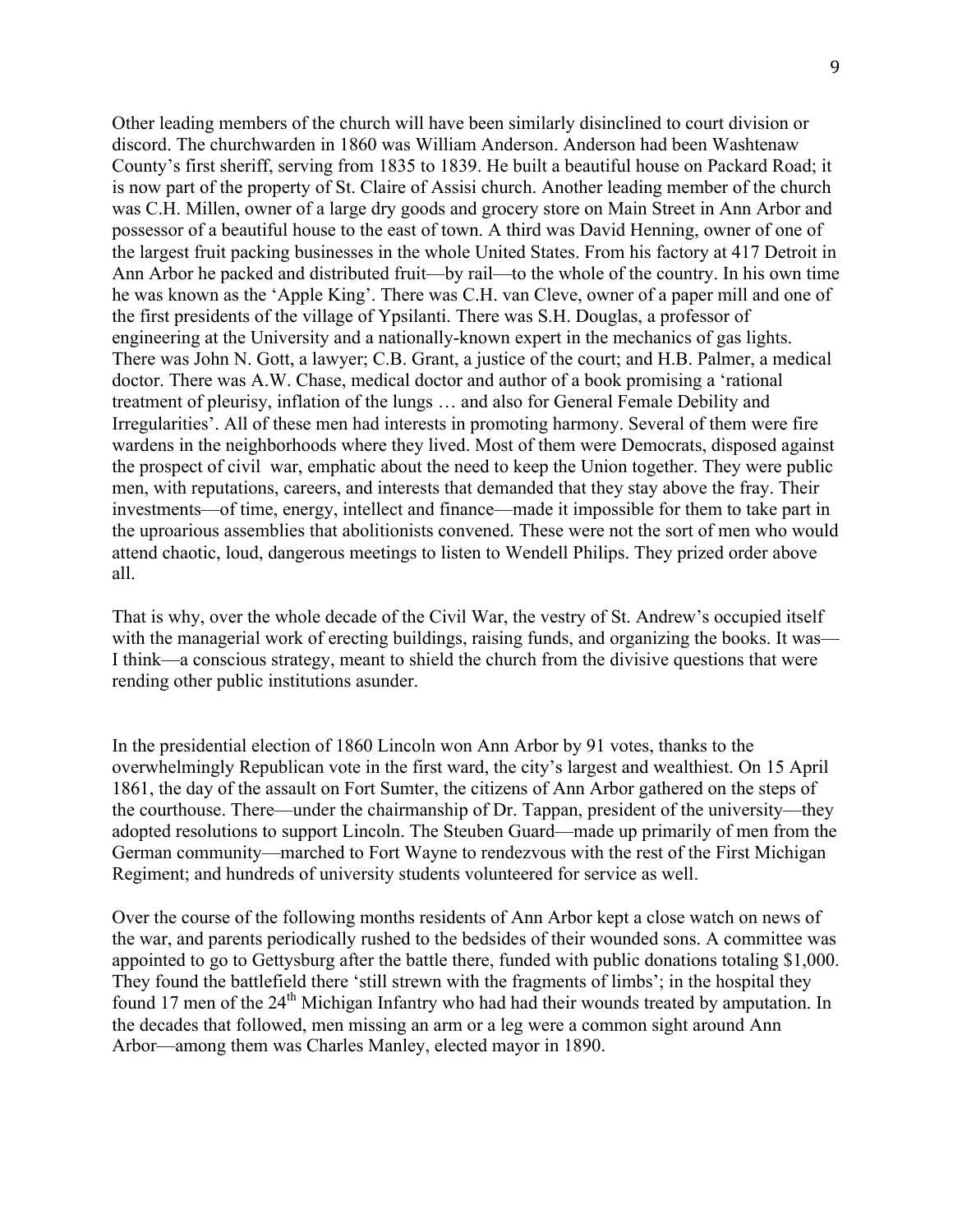Over the course of the war 80 Ann Arbor men died, many of them from the Fifth Ward, the least populated in the city. One of every six Michigan men in the Union Army died during the war. Some 475 soldiers from Washtenaw County perished

The parish church of St. Andrew's played an important part in the war. Members of the vestry may have been keen to avoid war; but once it broke out, they contributed generously to support the war effort. E.C. Seaman, a prominent local politician and a member of the vestry, spoke for many of them when in 1862 he urged the 'energetic prosecution of the war … for the speedy suppression of the present wicked rebellion, the restoration of the Union, and the preservation of the Constitution and government of the United States, in all their former power and purity'. When in January 1863 Abraham Lincoln liberated enslaved people by presidential decree there was considerable rejoicing in Ann Arbor. But for vestryman Seaman the Emancipation Proclamation was a bridge too far. Seaman was personally convinced, he wrote, that slavery was 'morally wrong and unjust'. But he worried that the emancipation of the slaves had given white Southerners 'fanatical zeal and energy, as persecuted patriots, fighting for the defence of their property, their families, and their firesides'. In his view 'every people and community [should] adhere to the rule of non-intervention, to attend to their own business, and not to interfere with others except in defence of their own rights'. Seaman wanted the Union restored, founded 'upon the absolute sovereignty of the states in all international and domestic matters'. He urged a speedy reversal of slave emancipation, as that was—in his view—the only way in which the Union might be restored.

Mr. Seaman was, of course, wrong: the Civil War came to an end in March 1865.

For Ann Arbor the war years and their immediate aftermath were tremendously prosperous. Ann Arbor's population grew by 50 percent during the 1860s, from a little over 5,000 to almost 7,400, largely through the doubling of the number of German immigrants, and also through the incorporation of the Lower Town into the city. In 1865, returning veterans enrolled in the university pushed the student numbers to 1,205, making the University of Michigan into the largest in the country.

Among those who enrolled in the university in 1868 were the first two African American students: John Davidson of Pontiac, who left after spending a year in the literary department; and Franklin Hargo of Adrian, who completed the two year courts in law.

The census of 1870 found 230 black residents of Ann Arbor. Schools in Detroit and Ypsilanti were segregated, but not in Ann Arbor, where black students alongside whites.

The years immediately following the war saw tremendous growth in Ann Arbor's industrial concerns. Land was being bought and sold in a flurry; and buildings of all kinds were going up. In 1869 the citizens agreed to a \$100,000 bond to finance the building of a north-south railway that would pass through Ann Arbor. It was finally opened in 1878. In the words of one advertisement: Ann Arbor was an 'orderly and educational place …. Where expenses are low', a place preferable to larger cities where there is 'bad discipline and evil associations'.